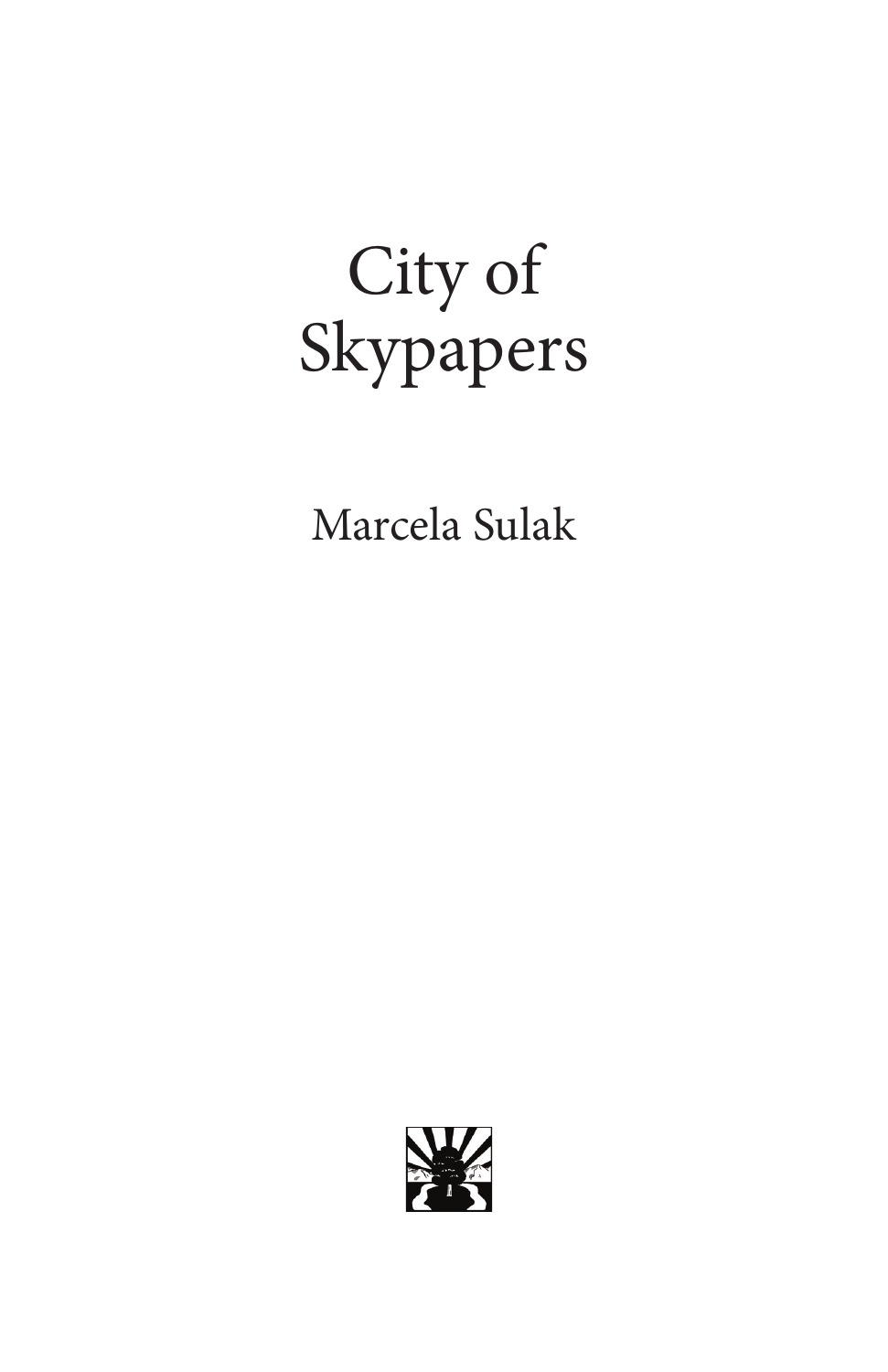## Contents

| Shekhinah                                        | 1  |
|--------------------------------------------------|----|
| I                                                |    |
|                                                  |    |
| To Get Here Today (A Piano)<br>After Shmita Year | 5  |
|                                                  | 7  |
| It's Better to be Smart than Right               | 10 |
| Other People's Birthdays                         | 13 |
| Gas Canisters and Miracles                       | 15 |
| Purim                                            | 18 |
| Genesis                                          | 20 |
| $\mathbf{H}$                                     |    |
| Siren : Silence ::                               | 25 |
| Peas (and the woman in the blue hijab            | 27 |
| Correspondence                                   | 29 |
| Giant White Squill                               | 32 |
| Garden, with jawbone                             | 34 |
| Physicians in the Dark                           | 36 |
| On the other hand, every tree and reed           |    |
| and bird I see this morning is preening          | 38 |
| Golden Jackals                                   | 40 |
| Eshel                                            | 42 |
| Skyping into Gaza                                | 44 |
| Bright Lord (There are muscles everywhere)       | 46 |
| Consolation                                      | 47 |
| <b>Surface Tension</b>                           | 49 |
| <b>Bad Guys</b>                                  | 58 |
| Welcome to Israel in Translation                 | 59 |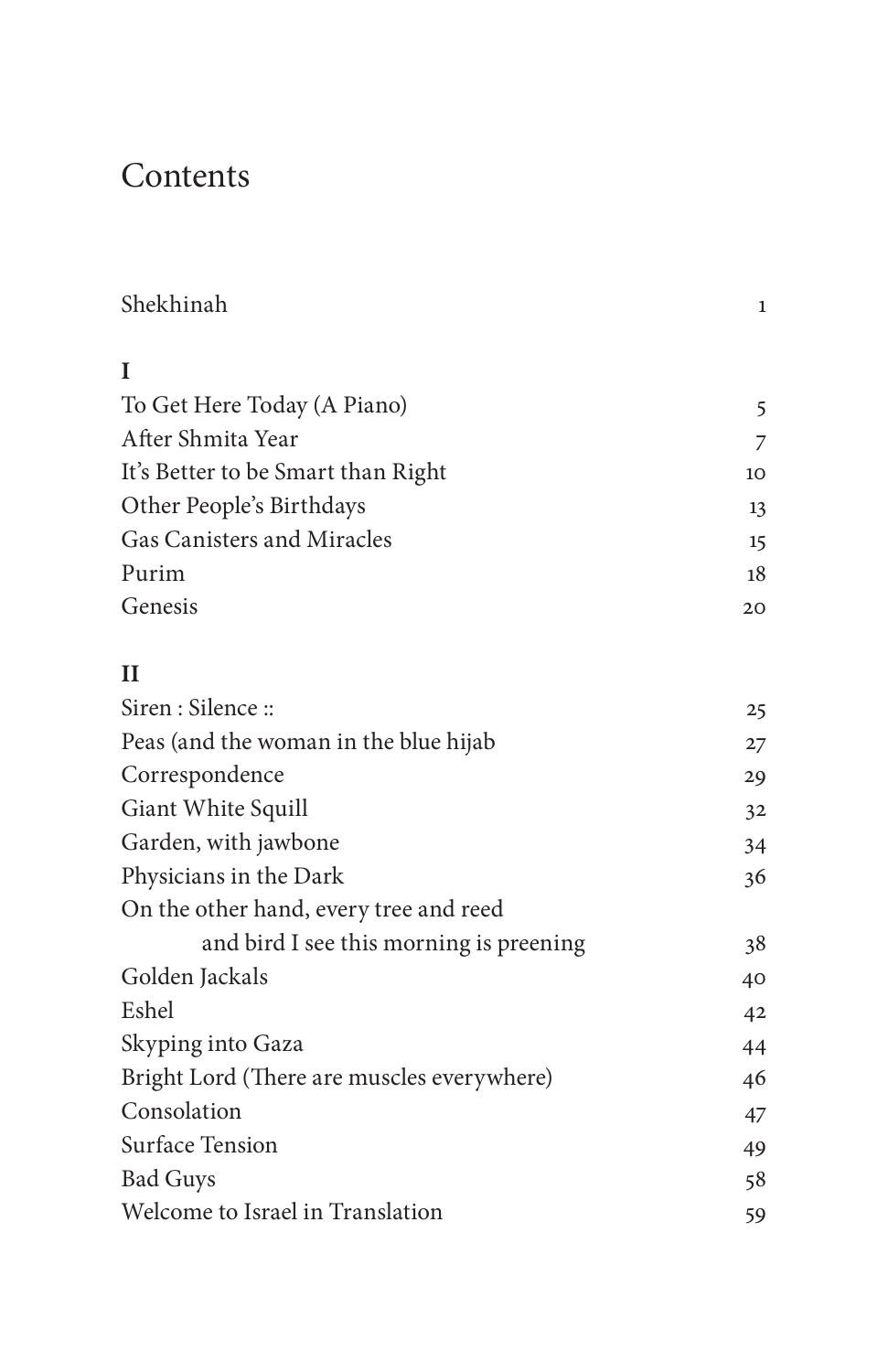#### **III**

| When I Sit and When I Stand                        | 65 |
|----------------------------------------------------|----|
| Untoward                                           | 67 |
| Tel Aviv Municipality Garbage and Waste Management | 74 |
| Sudoku                                             | 78 |
| Men's Shoe Season                                  | 80 |
| Until Further Notice                               | 82 |
|                                                    |    |

 $Notes$  85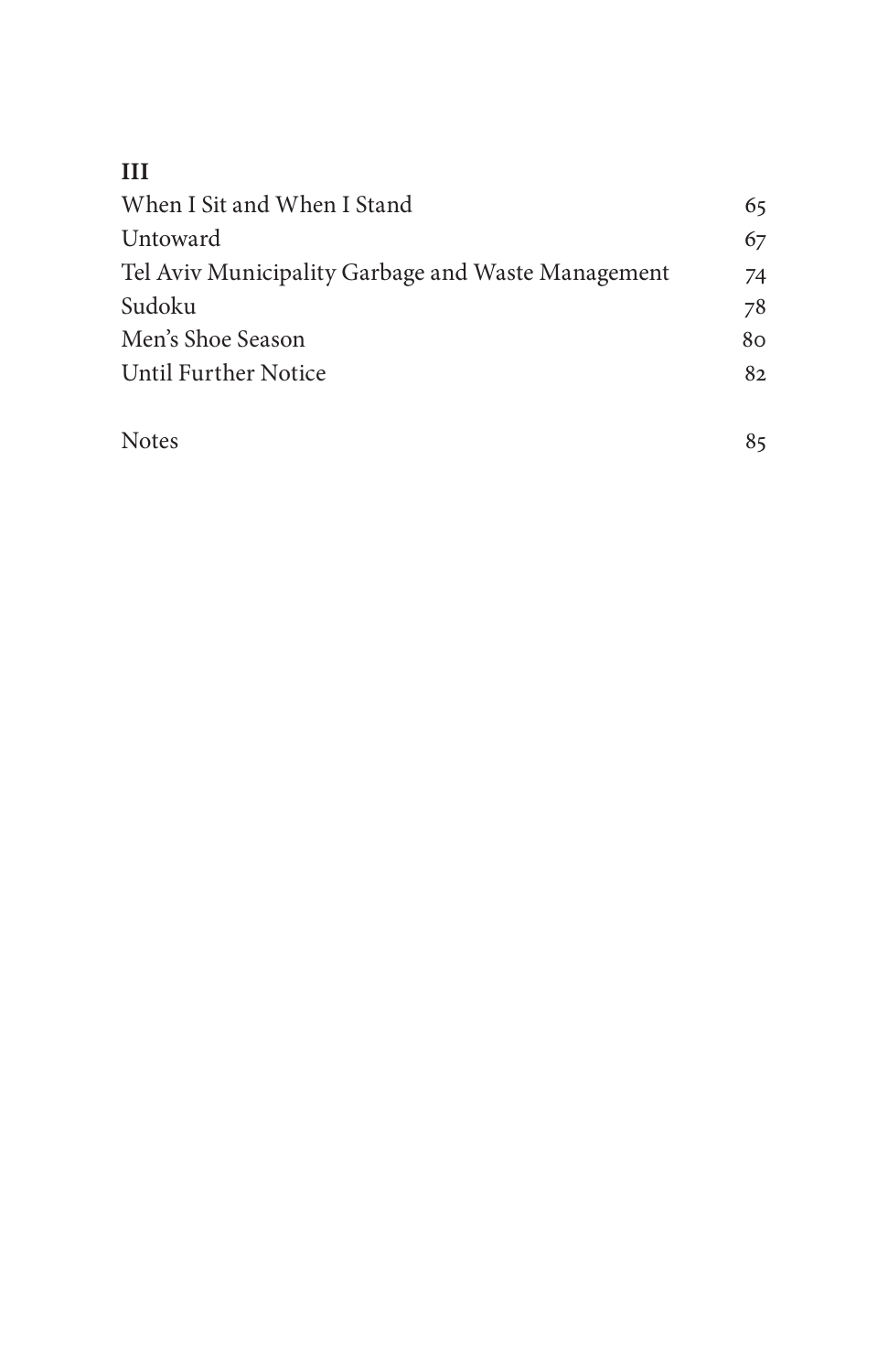#### *Shekhinah*

I don't shake before the dry yeast that elevates the loaf, and when I measure the flour, the wheat does not rattle in the fields.

When I break the first egg, break the second, the chickens do not pause in their pecking, the insects in the grass

continue to hide behind their blades. *Companion* is still one who shares my bread. The wreckage

of the Byzantine village scores the hillsides of Srigim-Li-On, a wine press and an olive press

beside a fig tree, and as wildly implausible as it seems, I am alive today. I do not tremble

before Shabbat, I do not fear the *shekhinah* will reveal my poverty in the shadow of her light.

I know I am her mirror, and because I am here, everything will be brighter.

The soup plates will not break tonight. I will place roses in their vase, candles in their sticks.

I have passed coins and cloth back and forth with the father of the other Marcela, which

is what we call the tailor, and from the grocer, I have stored. I have run next to the Yarkon River,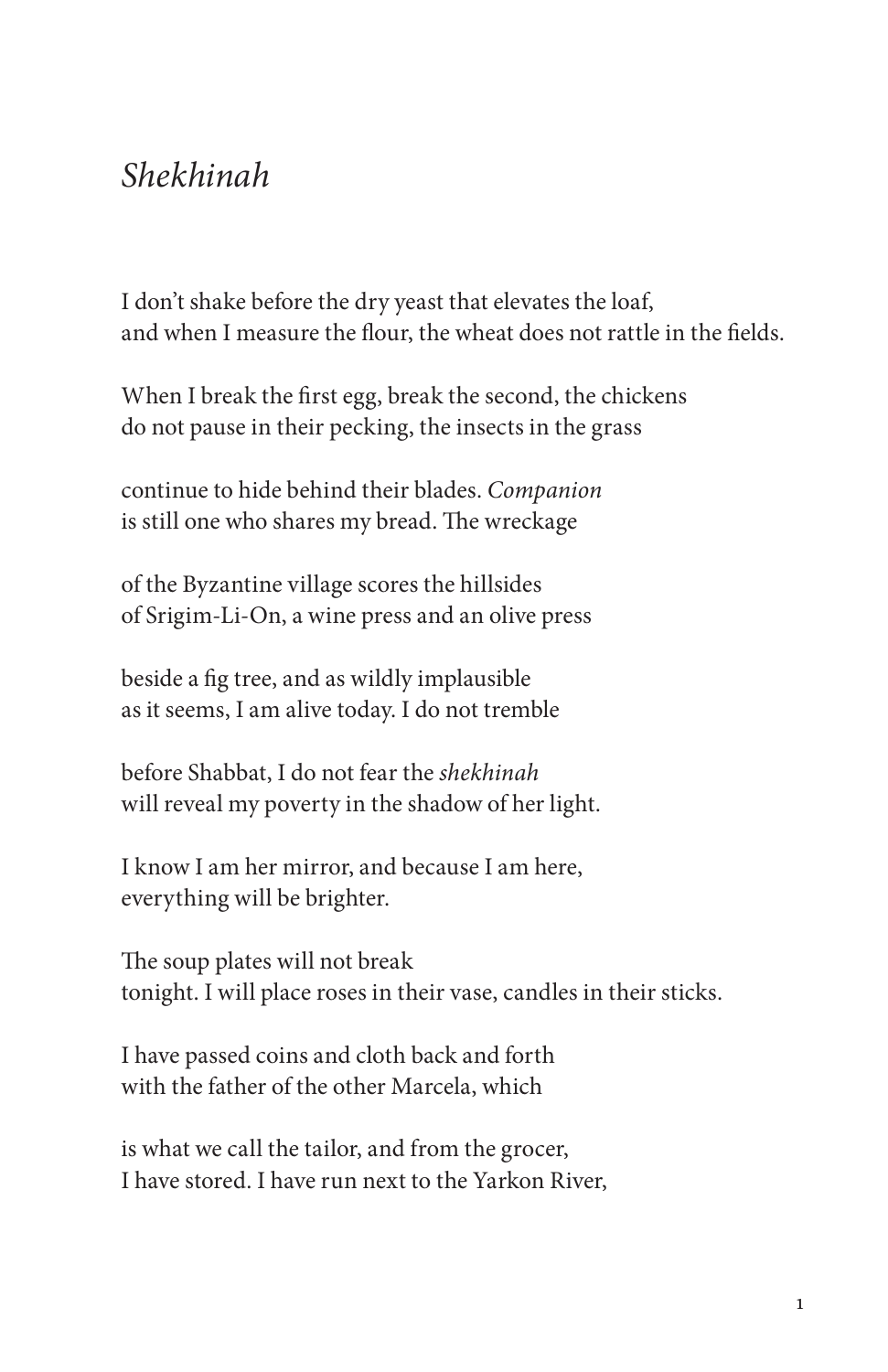keeping pace with the current, and then I have dragged myself against it.

I will not falter before the blessings of today.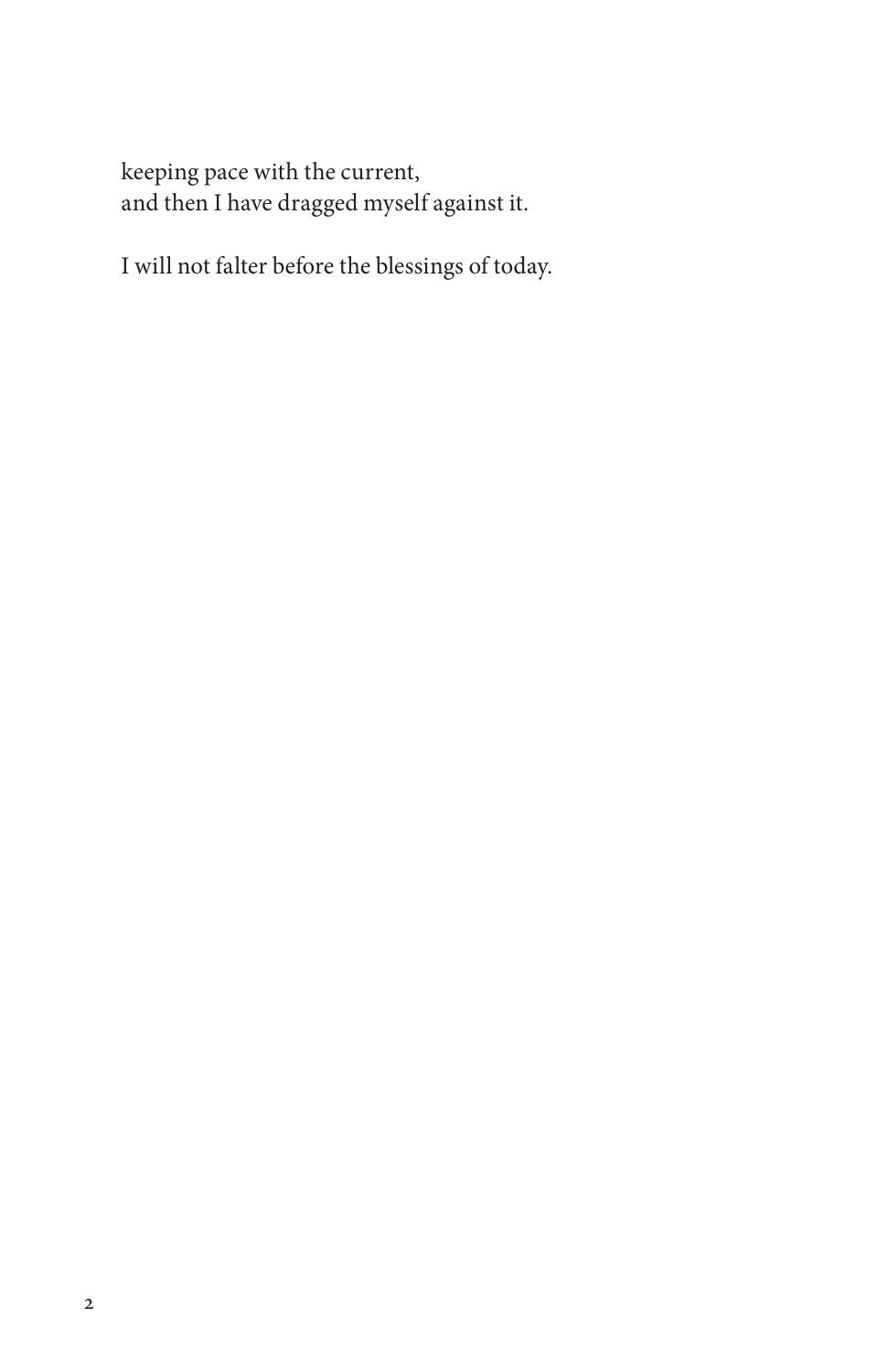#### To Get Here Today (A Piano)

To get here today I pulled leggings on, and a dress, made oatmeal and coffee, cut fruit, then walked back and forth before a book bag in the living room into which I knotted two amulets against suicide for someone I love a flat stone Karel drilled a hole into before he died (having lived in the school janitorial closet in lieu of a nice monastery cell because of the communist government) which I'd found escorting forty Czech children

up and down the coast of Spain, and a black round of coral my ex-boyfriend's mother had given me after she lost her other son—and walked-ran to the bus with them and the gargantuan Norton Anthology of American Literature Smaller 7th Edition because I'm teaching Fitzgerald, and A Dream of a Common Language because I couldn't seem to find my Audre Lorde and I wanted to send her something beautiful and surviving, not something that dwelt only on the pain, but

that explored a way out; someone who knew (to kill oneself doesn't require, though, a disaster) what pain can do. No books composed by suicides. No Deborah Digges, no Paul Celan. To get here I walked to the bus stop planning how and when to explain where babies come from, for my child's already asked, and I thought, I'll tell her in the summer, for I'm a single mother.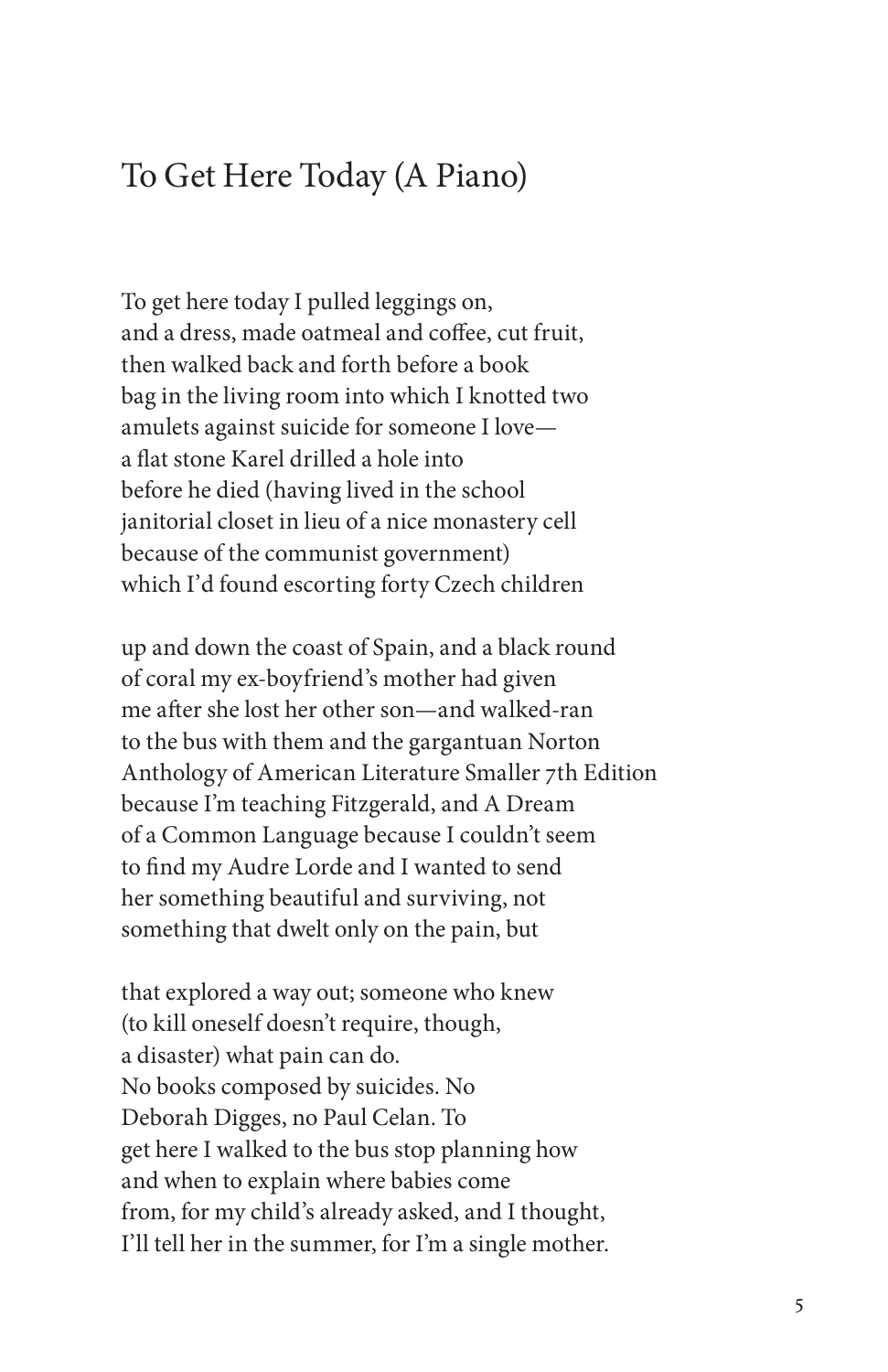To get here today I lined my eyes with dark sky, filled in with moss green, and in the crease, stone. In the street I realized my leggings were on inside-out. I quartered a kiwi and halved a passion fruit, for I love the feel of infinity in the sandy crunch of seeds, and the viscosity of the other's jelly reminds me of the frog egg clouds we used to find as children in the pond in Texas. We'd slide them into the claw-foot bathtub that sufficed

as a cow trough, caress them saying caviar, by which we meant luck and money, the stars that hung over the house in the dark, and which I've not had in ages. Today I rode the #56 bus down Derech Ha-shalom to Aluf Sade, and just past the stop where the soldiers get off, I noticed someone had painted the white wooden slats of his fence black at even intervals, turning his privacy into a piano again.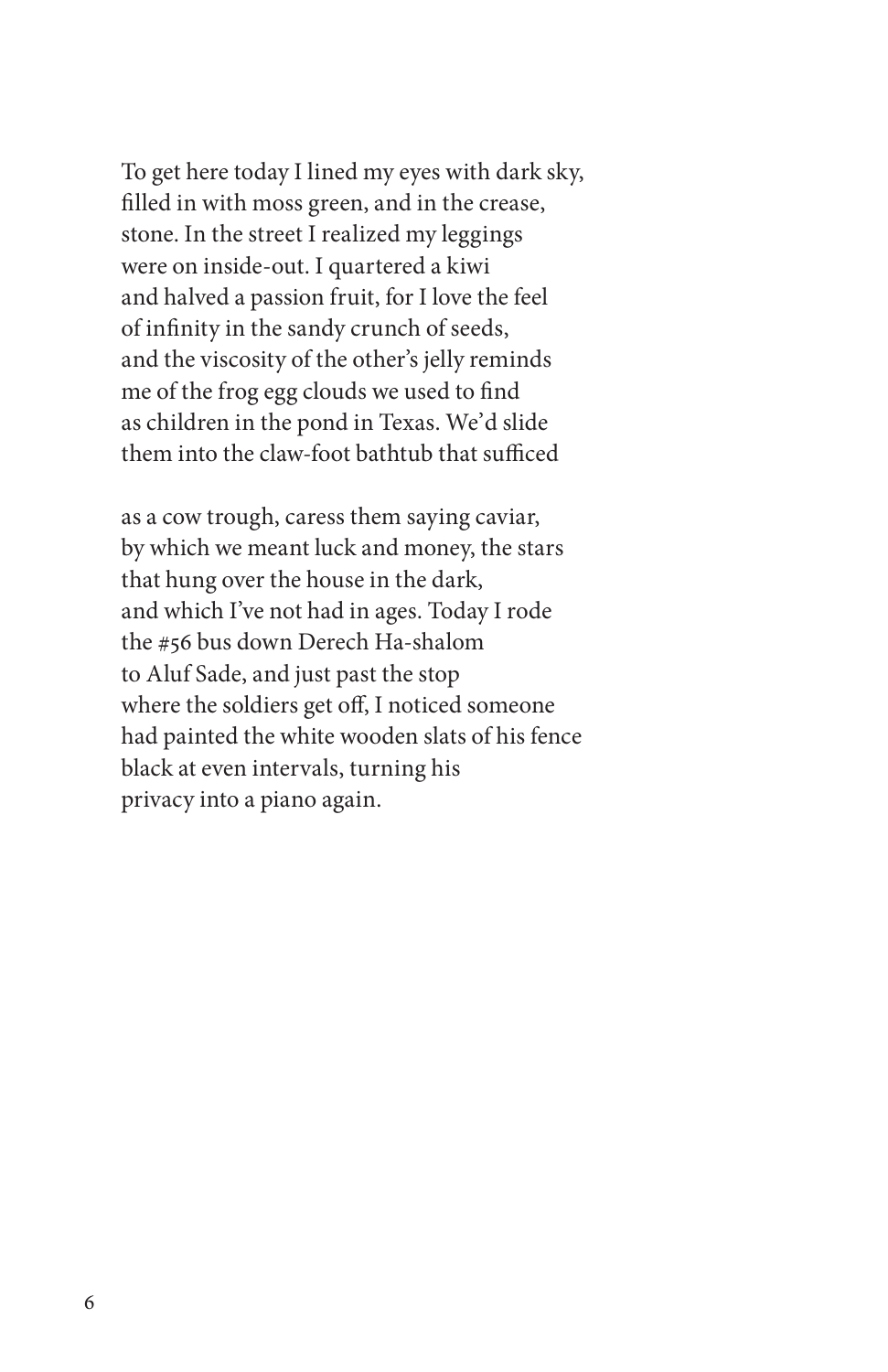### After Shmita Year

To get here today we had to get over *shmita* year, in which the land lies fallow

once each seven years. The super moon's emerging from the celestial fields as well, now rubbing

his slow face against the razors of the neighborhood apartment buildings, as in children's books. Look!

The shadows we'd lost in the Syrian dust storm have returned, and the sweat that pooled down

our vertebrae, unrelieved by shade, into the smalls of our backs, is dried.

A crown of birds of paradise is settling right now against the white kitchen curtains I made from cloud-

white baby sheets when I had *the baby* instead of this eight-year-old girl, into little green

boats, their orange sails unfurled, their blue tongues lapping. Outside more birds

rise over the seas of palms. And dates crowd, red and gold beneath their own green palms, now

felled by chainsaws held by workmen lifted on mechanical ladders on Chen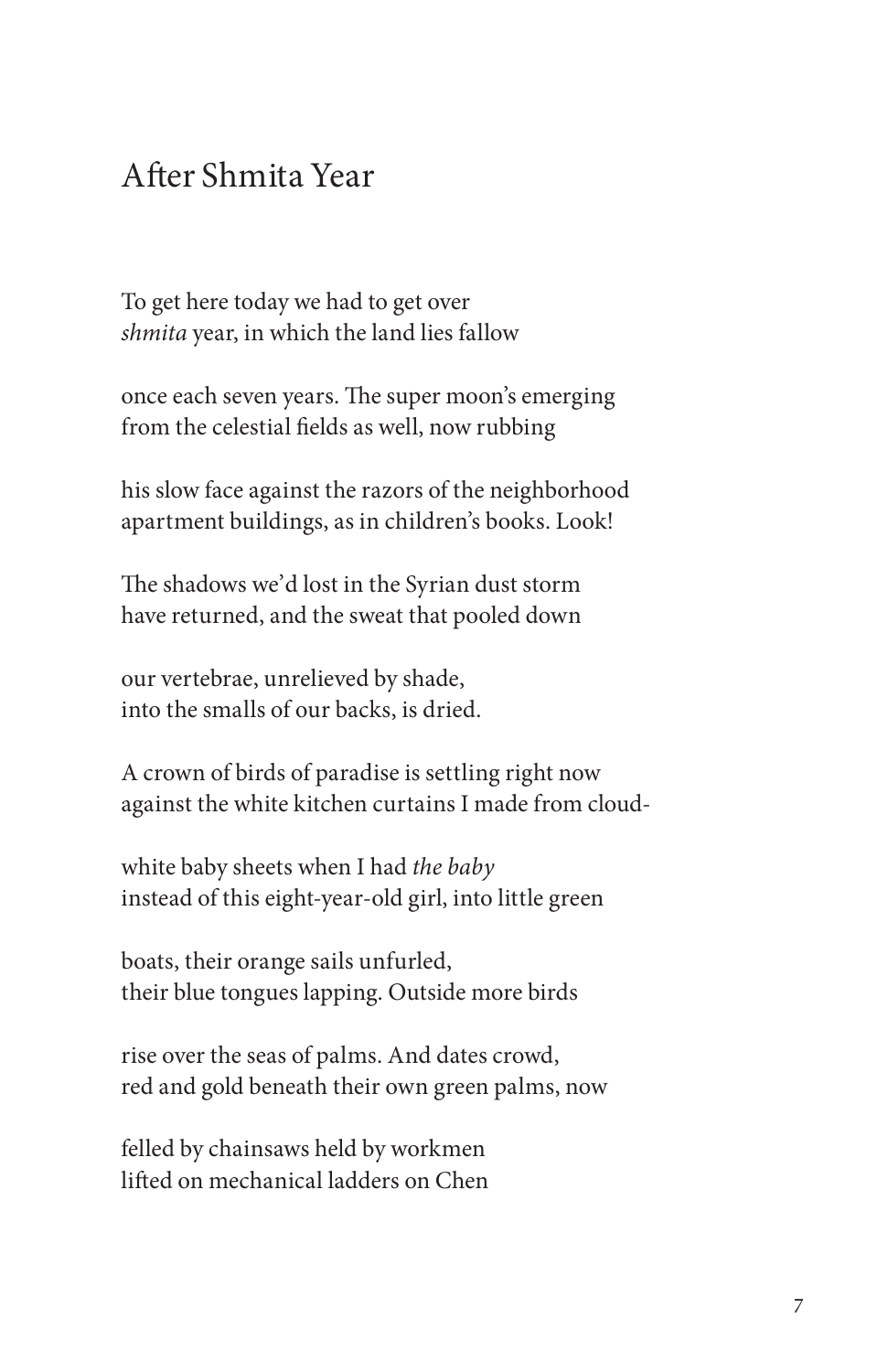Boulevard; they are being swept into clusters clutched in brooms, in the skinny gold fingers

of witches. I have two boats from the last datepalm municipal trimming on the bookcase.

We'd gone, then, with Riva to the sea. It was low tide. The Yarkon River was calm. Soon it will be time

once more for the olive harvest. Soon these birds, these dates, these olives, will be stacked like calendars.

Also, grapes, pears, fat figs. Once we lived near the Shuk Ha-Carmel. Now we bike in.

Almonds (large, salted, 80 NIS a kilo) golden raisins (36 NIS), pistachios

and heirloom tomatoes. To buy the birds of paradise, we interrupted

the argument the seller was having with a friend. They'd made up by the time she'd got my change.

We bought passion fruit vines—two per pot —and sweet peppers—their leaves always look like that—

took our leave of Dalia and Adin, and we passed them, and they passed us, and we passed

them, and they passed us, we on the bike, they on a bus.

Since it's October, I will bake a lemon poppy-seed cake,